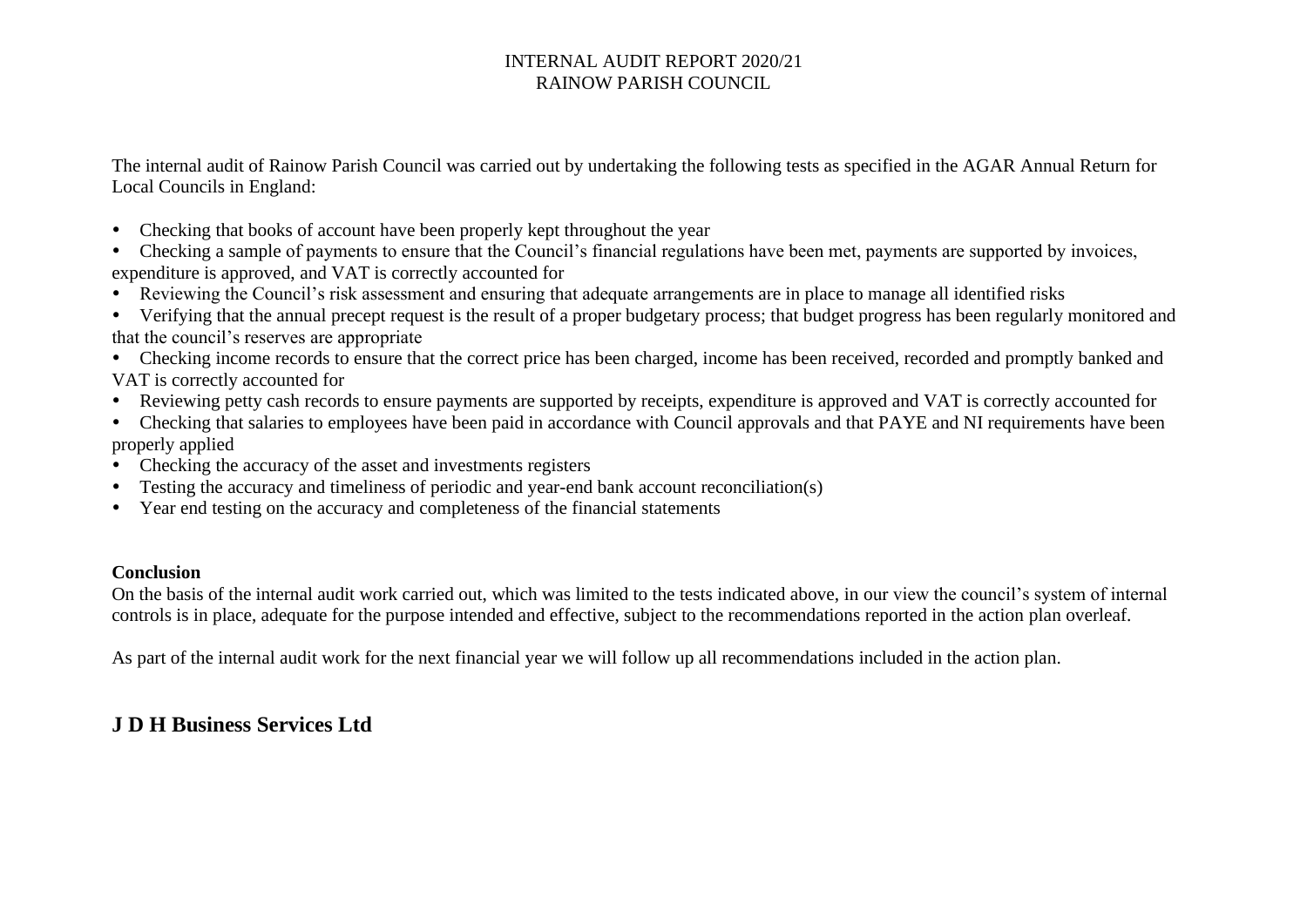|                        | <b>ISSUE</b>                                                                                                                                                                                                                                   | <b>RECOMMENDATION</b>                                                                                                                                                                                               | <b>FOLLOW UP</b>                                                                                |  |  |  |  |
|------------------------|------------------------------------------------------------------------------------------------------------------------------------------------------------------------------------------------------------------------------------------------|---------------------------------------------------------------------------------------------------------------------------------------------------------------------------------------------------------------------|-------------------------------------------------------------------------------------------------|--|--|--|--|
| $\mathbf{1}$           | The risk assessment does not<br>address the risks of supplier<br>(procurement) fraud.                                                                                                                                                          | The risk assessment should be updated to include supplier<br>(procurement) fraud including the adequacy of supplier<br>onboarding controls.                                                                         |                                                                                                 |  |  |  |  |
| 2019/20 internal audit |                                                                                                                                                                                                                                                |                                                                                                                                                                                                                     |                                                                                                 |  |  |  |  |
| $\mathbf{1}$           | The level of general reserves of<br>£14754 is 134% of the precept of<br>£11000, after taking account of<br>earmarked reserves of £2320.<br>Sector guidance is that general<br>reserves should be between 25%<br>and 100% of the precept level. | The council should continue to review the level of general<br>reserves and set aside any required earmarked reserves. The<br>level of earmarked and general reserves should be disclosed<br>in the accounts papers. | The council reviews the level of<br>reserves annually, however, see<br>2020/21 issue 2.) above. |  |  |  |  |
|                        | Please note the AGAR accounts cast to £17073 rather than the £17074 disclosed                                                                                                                                                                  |                                                                                                                                                                                                                     |                                                                                                 |  |  |  |  |
| 2018/19 internal audit |                                                                                                                                                                                                                                                |                                                                                                                                                                                                                     |                                                                                                 |  |  |  |  |
|                        | Testing of income transactions<br>identified that the invoice number<br>for raven income is not recorded in<br>the ledger.                                                                                                                     | The audit trail should be improved by recording the raven<br>invoice numbers in the ledger.                                                                                                                         | Implemented                                                                                     |  |  |  |  |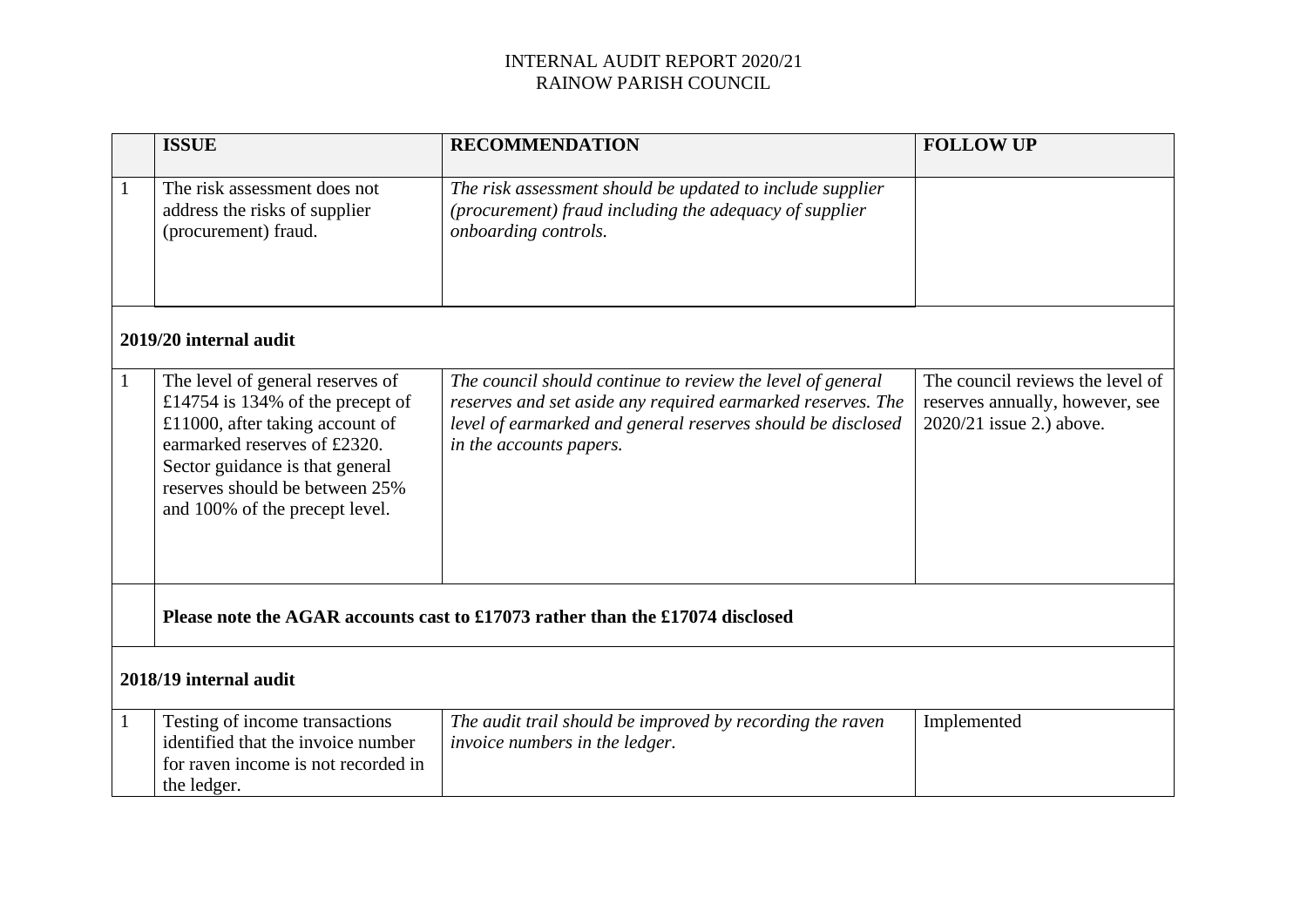|                                                                                                                                                                                                                                                                                                                                                                                                                                                                                                                                                                                | <b>ISSUE</b>                                                                                  | <b>RECOMMENDATION</b>                               | <b>FOLLOW UP</b>                |  |  |  |  |  |
|--------------------------------------------------------------------------------------------------------------------------------------------------------------------------------------------------------------------------------------------------------------------------------------------------------------------------------------------------------------------------------------------------------------------------------------------------------------------------------------------------------------------------------------------------------------------------------|-----------------------------------------------------------------------------------------------|-----------------------------------------------------|---------------------------------|--|--|--|--|--|
|                                                                                                                                                                                                                                                                                                                                                                                                                                                                                                                                                                                |                                                                                               |                                                     |                                 |  |  |  |  |  |
|                                                                                                                                                                                                                                                                                                                                                                                                                                                                                                                                                                                | Please note the AGAR accounts cast to £15911 rather than the £15912 disclosed.                |                                                     |                                 |  |  |  |  |  |
| <b>IMPORTANT GUIDANCE NOTE</b>                                                                                                                                                                                                                                                                                                                                                                                                                                                                                                                                                 |                                                                                               |                                                     |                                 |  |  |  |  |  |
|                                                                                                                                                                                                                                                                                                                                                                                                                                                                                                                                                                                |                                                                                               |                                                     |                                 |  |  |  |  |  |
| <b>INTERNAL AUDIT CERTIFICATE in the AGAR</b>                                                                                                                                                                                                                                                                                                                                                                                                                                                                                                                                  |                                                                                               |                                                     |                                 |  |  |  |  |  |
| There is a new internal control objective (Objective L) in the 2018/19 internal audit certificate that requires internal audit to conclude on whether the Public Rights<br>Notice during the <b>previous Summer</b> was compliant with the Regulations. This is pre-filled for 2018/19 but in order to test this and conclude YES or NO for the<br>2019/20 internal audit we would need to receive with the 2019/20 books and records:<br>A copy of the completed 2018/19 Notice of Public Rights and Publication of the Unaudited Annual Governance and Accountability Review |                                                                                               |                                                     |                                 |  |  |  |  |  |
| A dated photograph showing the first day of the Notice of Public Rights on the noticeboard and/or a dated computer screenshot showing the<br>first date of the Notice of Public Rights on the website for 2018/19                                                                                                                                                                                                                                                                                                                                                              |                                                                                               |                                                     |                                 |  |  |  |  |  |
| Our approach to this new requirement will be to conclude NO if we have not received the above evidence and explain on the AGAR that we received insufficient<br>evidence to be able to conclude YES; we would also conclude NO if the dates advertised were not compliant with the Regulations.                                                                                                                                                                                                                                                                                |                                                                                               |                                                     |                                 |  |  |  |  |  |
| This will be a new ongoing requirement for internal audit, as well as verifying whether certain smaller councils meet the exemption criteria from an external audit.<br>Therefore, for the 2019/20 internal audits there will be additional time charged at a fixed fee of $\text{\pounds}9 + \text{VAT}$ per local council to complete the new requirements.                                                                                                                                                                                                                  |                                                                                               |                                                     |                                 |  |  |  |  |  |
|                                                                                                                                                                                                                                                                                                                                                                                                                                                                                                                                                                                |                                                                                               |                                                     |                                 |  |  |  |  |  |
| 2017/18 internal audit                                                                                                                                                                                                                                                                                                                                                                                                                                                                                                                                                         |                                                                                               |                                                     |                                 |  |  |  |  |  |
| $\mathbf{1}$                                                                                                                                                                                                                                                                                                                                                                                                                                                                                                                                                                   | The annual return opening balance<br>for $2017/18$ is £11933 and not the<br>£11934 disclosed. | The error on the annual return should be corrected. | $\text{Noted}$ – rounding error |  |  |  |  |  |